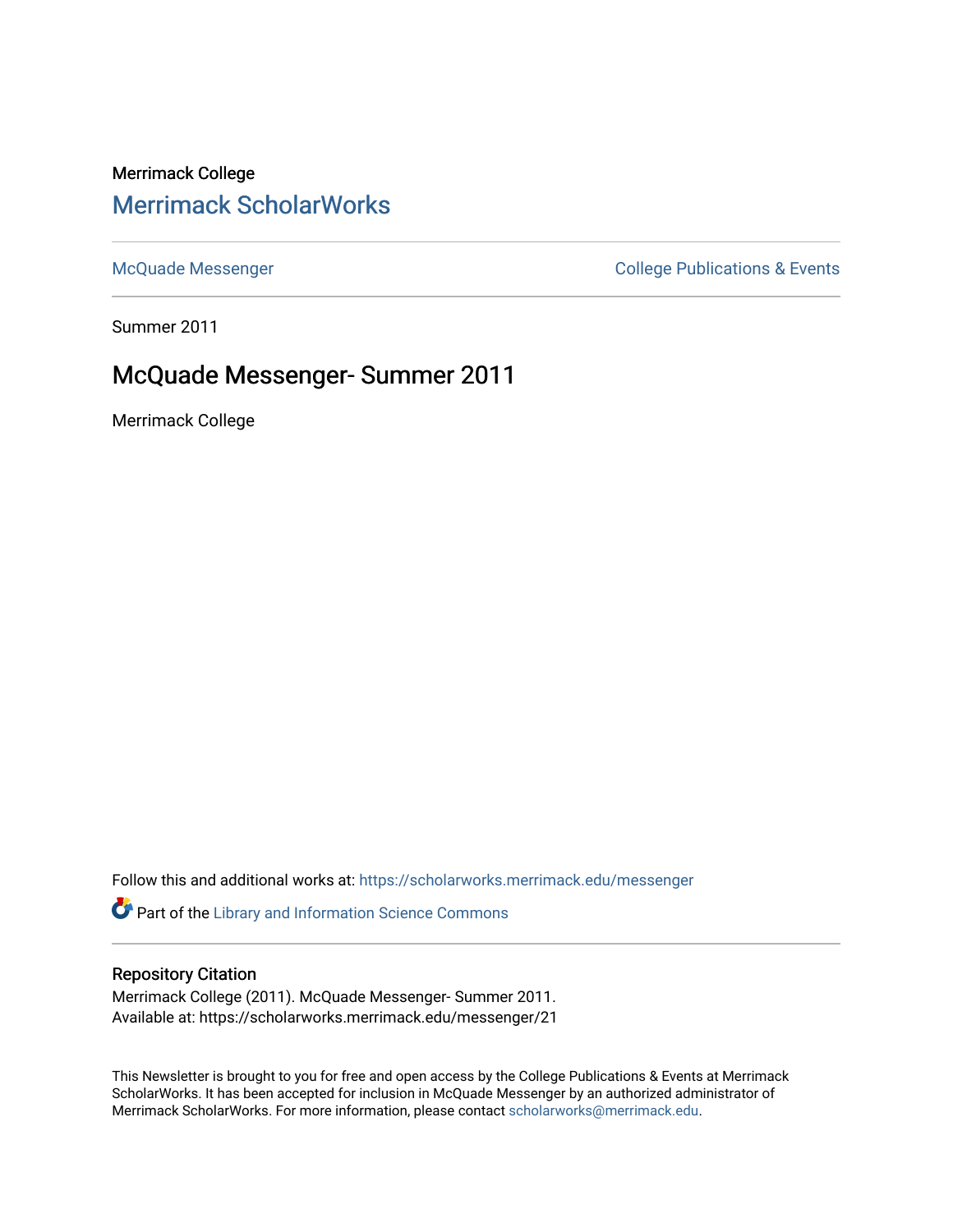**McQuade Messenger** Summer 2011



# **FROM THE DIRECTOR'S DESK**

<span id="page-1-0"></span>

It always feels unbelievable how quickly the semester comes to a close, but here we are again. As I write these words, every corner of the library is filled with students finishing up end-of-semester projects and studying for final exams.

It has, of course, been a year of change and opportunity for McQuade Library. We are all eager to complete the renovation project and welcome you back next fall with a beautiful new first floor featuring a café, a variety of gathering spaces, and a centralized service point for assistance with all your research and information needs. I can't overstate my gratitude to the community for your patience and flexibility throughout the renovation project.

Because construction will continue throughout exam week, we have arranged for alternative quiet study spaces on campus throughout the week:

| Dav                        | Location                            |
|----------------------------|-------------------------------------|
| Monday, Wednesday & Friday | 3rd Floor Lounge, Sakowich          |
| Tuesday & Thursday         | Meeting Room B, Sakowich            |
| Monday – Friday            | Suite A & Commuter Lounge, Sakowich |

These rooms will be available from 7:30am to 3:30pm each day. Got a reference question and you're not in the library? No worries – you can [contact a librarian](http://www.noblenet.org/merrimack/contact.htm) via text, IM, phone, or email.

I wish everyone the best of luck with final exams (whether you are taking them or grading them!), and congratulations to all of our graduating seniors! Remember that the library is open all summer, so visit us often if you will be teaching or taking summer courses, or if you are just looking for some good books and DVDs to take along during your summer travels. Packing light? Check out our growing [collection of ebooks and digital](http://overdrive.noblenet.org/) [audiobooks.](http://overdrive.noblenet.org/)

Whatever your plans, I hope you have a wonderful summer with plenty of time for rest, renewal, and fun!

~ Bridget Rawding

# **WHAT'S HAPPENING?**

## **SPOTLIGHT ON MCQUADE LIBRARY GRADUATING STUDENT WORKERS!**

McQuade Library student workers are a vital part of the daily running of the McQuade Library and they perform a variety of tasks, including answering the phone, referring patrons to staff members, and checking out patrons' DVDs and books. Nine of our library student workers will be graduating. We asked them to comment on their experience working at the McQuade Library and share their future plans.

Here are their comments:

- **Aubrey Bean** *Circulation* I loved working at the library over these past four years. Everyone was always so nice and helpful, and it was a great opportunity to get to know the services and places throughout campus. It was a great job to have and I really liked it! I majored at Merrimack in Spanish and Secondary Education and I will be looking for a teaching position in this area.
- **Katelyn Buote** *Circulation* I have greatly enjoyed working at the McQuade Library. Going to "work" was not really work because I enjoyed it so much. As both a student and a student worker, the McQuade Library was kind of like a second home to me and I hold great pride and appreciation for the Merrimack College McQuade Library. I am sad to leave the McQuade library, but I am excited

#### **WHAT'S NEW**

#### **INTRODUCING** *LIBGUIDES***!**

Some members of the Merrimack College community may already be familiar with LibGuides, the McQuade Library's new online research guide platform. McQuade Library began using LibGuide to create online course research guides during the 2009 Fall semester. Librarians took time during the 2009–2010 academic year to become familiar with the software and all of it's features.

Last summer the librarians began converting the old, text–heavy subject guides into the new LibGuides platform. This migration was completed during the Fall 2010 semester.

McQuade Library is proud to offer over 35 subject guides directly related to Merrimack College's curriculum, as well as many special topics guides, such as **Academic Integrity**, [Resources for](http://libguides.merrimack.edu/faculty_resources) [Faculty](http://libguides.merrimack.edu/faculty_resources), [eBooks](http://libguides.merrimack.edu/ebooks), [How to Cite Sources](http://libguides.merrimack.edu/citing_sources), [Research Help,](http://libguides.merrimack.edu/research_help) [Library](http://libguides.merrimack.edu/libraryrenovation) [Renovation](http://libguides.merrimack.edu/libraryrenovation), [Gulf Oil Spill Resources,](http://libguides.merrimack.edu/gulfoilspill) and [Government](http://libguides.merrimack.edu/governmentinformation) [Information](http://libguides.merrimack.edu/governmentinformation).

Since the fall of 2009, Instruction Librarians have also developed more than 100 online course research guides specifically geared toward course themes, topics, assignments, and requirements. Librarians work closely with faculty to ensure that course research guides are as relevant as possible to course content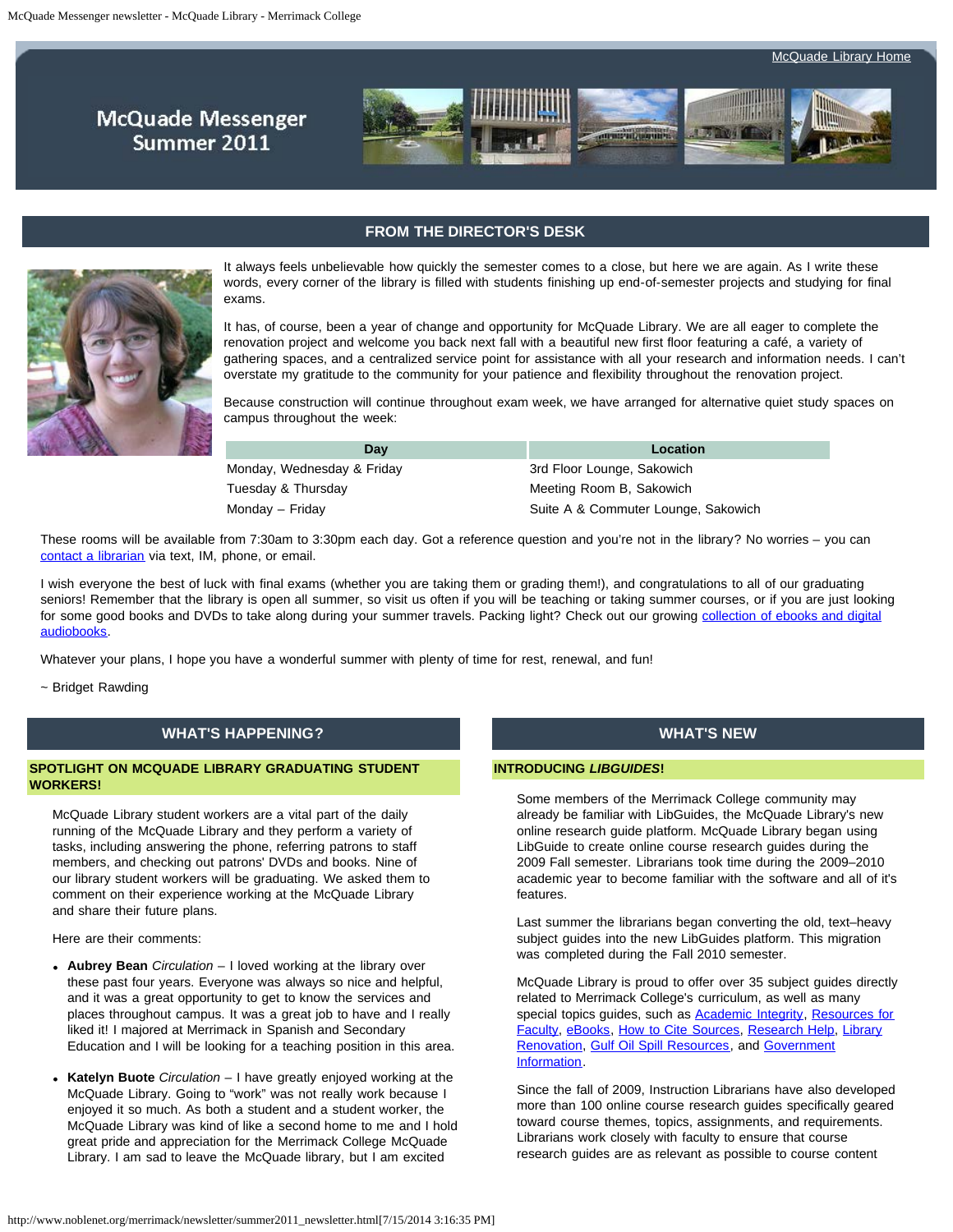for the future. My future plans are to go to graduate school for Library information science in the Fall of 2011. My goal is to work in a library while I pursue my degree.

- **Lindsey deMont** *Media Center* I have been very fortunate to have the opportunity to both work and study at the library. Kevin (Head of Media Instructional Services) is extremely knowledgeable about everything and the staff have always been able to find whatever obscure art history book I was looking for! Next year I'm attending grad school to earn a M.A in Renaissance Art History and will spend the spring 2012 semester abroad.
- **Mary DeSantis** *Media Center* I've only been working in the library since the beginning of this semester, but I have really enjoyed it. Working in the Media Center with Kevin is a great time and an awesome experience. I've learned some really neat stuff and I'm sorry to see it be over. In terms of the future I am taking a year off and then my plan is to go to grad school for English and try to do either editing or linguistics.
- **Kelly Fitzgerald** *Circulation* I am currently in the process of applying for graduate school. I am a sports medicine major here at Merrimack and am looking to be an Occupational Therapist.
- **Tania Leeder** *Media Center* Working in the Media Center has been a great experience. Going to film events provided me the opportunity to meet the people who were lecturing and learn about topics that I might not have otherwise been interested in. I'm glad I had this opportunity because it did not just lead to learning opportunities but to a greater sense of community between everyone else who works at the library. My future plans include working part time at a group home for adolescents and continuing to do research with faculty over the next year before applying to grad school.
- **Yanil Rojas** *Circulation* I am a Psychology major and I have been working at the McQuade Library since fall semester of my freshmen year as a circulation student worker. I love working at McQuade because I work with the nicest people on campus. They are all like family to me and I will miss them greatly. This has been the best working experience of my life and I want to thank everyone on the staff for caring and for all their help. After graduation I plan of finding a job for the summer, start a year of service in the fall and go to graduate school right after.

We congratulate all of our seniors, including **Leah DeSalvo**, Circulation Student Worker, and **Kristine Johnson**, ERC Student Worker and wish them all future happiness and success!



*From left to right, Mary DeSantis, Tania Leeder, Yanil Rojas, Katelyn Buote. Missing – Aubrey Bean, Lindsey deMont, Leah DeSalvo, Kelly Fitzgerald, Kristine Johnson.*

#### **LIBRARY INSTRUCTION: SEMESTER IN REVIEW**

The spring semester was an active one for the [McQuade Library](http://libguides.merrimack.edu/information_literacy) [instruction program](http://libguides.merrimack.edu/information_literacy). Reference and Instruction librarians met with

#### **HEADED TO THE BEACH? STOP HERE FIRST!**

## **SUMMER IS THE RIGHT TIME TO TRY** *OVERDRIVE***!**

As the school year comes to a close, it's time to catch up on all the leisure reading you've had to postpone to get that last paper finished or final exam completed. But now you're free! Free to enjoy all the free titles available to you all summer long through McQuade Library's [NOBLE Digital catalog.](http://noble.lib.overdrive.com/)



McQuade Library's **NOBLE Digital catalog** gives you access to all the best sellers and classic titles in audio or E-book format that you've been wanting to download to your MP3 player, eBook reader or mobile device.

Is there an APP for that? If your device is a Android™, BlackBerry®, iPhone® / iPad® / iPod touch® or Windows Mobile® the answer is a resounding "Yes"! Use these apps to download directly to your mobile device.

For our ebook enthusiasts, you'll be pleased to learn that Nooks, Kobos and Sony Readers are among the growing number of ebook readers compatible with OverDrive – consult the [compatible device page](http://www.overdrive.com/resources/drc/) from Overdrive often for the latest devices added!

McQuade Library is committed to bringing you cutting edge digital technology that offers our community the content you want and need for study, work or play. Have a terrific summer!

#### **FEATURED DATABASE:** *SCIENCEDIRECT COLLEGE EDITION*

The **ScienceDirect College Edition** database includes full text journal articles from the current year back to 1995 in over 1900 titles from Health & Life Sciences, Social & Behavioral Sciences and Physical Sciences.

Search for a specific journal, author, article, volume or issue, or browse by subject, including Chemistry, Computer Science, Environmental Science, Business, Management, Economics, Psychology, and many others.

#### *If you register for a free account with ScienceDirect you may also:*

- Save searches
- Create search alerts, volume/issue alerts, and citation alerts.
- Create a favorite journal and book list which you can browse and search.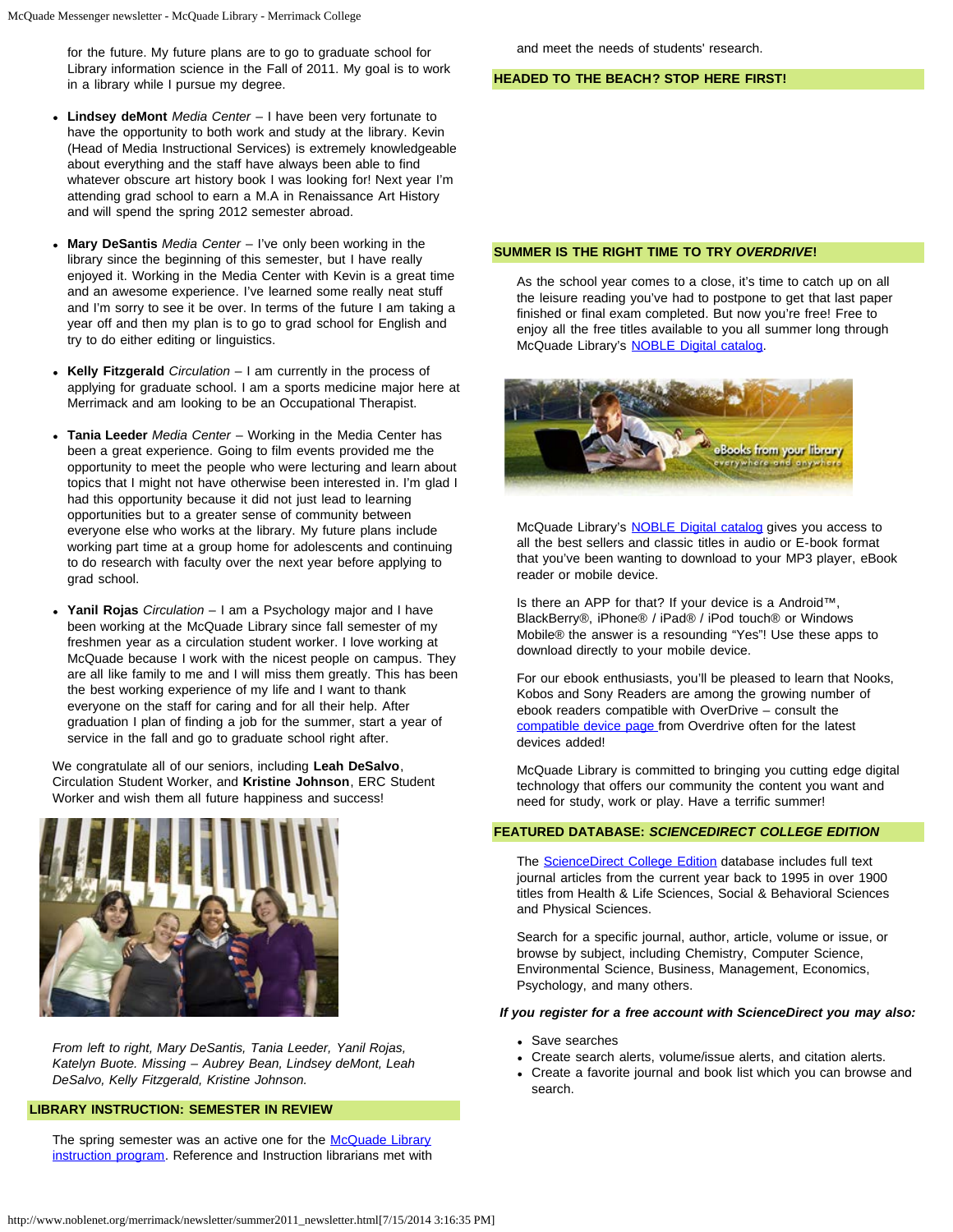over 600 students in approximately 50 course–related sessions and workshops.

#### *Faculty Collaborations*

This semester, librarians were especially pleased to go "beyond the one–shot session" and engage in many meaningful pedagogical collaborations. They worked with several faculty members to craft collaborative assignments that developed students' research skills and critical thinking. Here are a few examples:

- Melinda Malik collaborated with Dr. Lisa Michaud in her *CSC1510 Introduction to Information Technology* course. Melinda and Lisa team–taught a class on advanced web searching techniques. Using Movie Maker software by [Xtranormal,](http://www.xtranormal.com/) Melinda created an [online video](http://www.xtranormal.com/watch/11812231/visible-vs-invisible-web-final-version) outlining the differences between the visible web and invisible web. Plans are underway for an innovative "CSI: Merrimack" web searching game for next semester!
- Lyena Chavez worked with Dr. Joanne Gurry in her *ED600G Adolescent Literature* class. Lyena and Joanne collaborated to create an author website rubric for these students to help them evaluate author websites. A comprehensive [course research guide](http://libguides.merrimack.edu/ED600G) was created to support the author website assignment as well as a jigsaw research project.
- Lyena and Melinda both worked with Professor Ann McGill's *WRT3050W Business Writing* course. The two librarians led a social media workshop in which students explored various types of social media channels and examined their uses in the business world. Students found that social media offer tools which, if used carefully, are likely to be beneficial to the business community and help facilitate marketing objectives. In a second workshop, Melinda introduced the class to a [class wiki](http://server1.noblenet.org/merrimack/wiki/index.php/WRT3050W_Business_Writing) in which students were given "sandbox" time to practice adding and editing content. Melinda also served as a panel judge for these students' end–of–semester presentations.
- Donna Maturi collaborated with Melinda and Dr. Clarisse Poirier to make primary sources in the McQuade collection on the [Bread](http://www.breadandrosescentennial.org/) [and Roses Strike of 1912](http://www.breadandrosescentennial.org/) accessible to History majors in **[HIS3991](http://libguides.merrimack.edu/content.php?pid=178487)** [Historical Methodology](http://libguides.merrimack.edu/content.php?pid=178487). The Strike, which took place in Lawrence, is the focus of renewed study and analysis as its Centennial approaches. Primary Source materials, original records created at the time historical events occurred or well after events in the form of memoirs and oral histories, are the raw materials historians and students of history use to interpret the past along with other scholarly assessments. Several of the resources made available are housed in the Special Collections bookcases in the Arundel Room.

They include:

- *Report on the Strike of Textile Workers in Lawrence Mass. In 1912* by Charles P. Neill, Commissioner of Labor to the United States Senate
- *The Strike at Lawrence Mass., Hearings Before the Committee on Rules of the House of Representatives*
- *History of Lawrence Massachusetts, with war records* by Maurice B. Dorgan

Students were instructed on proper care and handling of these often fragile materials. These McQuade resources, together with the vast collections of primary resources available on the Web, permitted students to incorporate these firsthand accounts and inquiries into their research papers.

McQuade Librarians look forward to more collaborations with



# **SUMMER LIBRARY HOURS**

#### **FRIDAY, MAY 13TH – SUNDAY, MAY 22ND**

| Weekday           | Time                  |
|-------------------|-----------------------|
| Monday - Thursday | $8:30a.m. - 8:00p.m.$ |
| Friday            | $8:30a.m. - 5:00p.m.$ |
| Saturday & Sunday | Closed                |

#### **MONDAY, MAY 23RD – FRIDAY, AUGUST 12TH**

| Weekday                            | <b>Time</b>           |        |
|------------------------------------|-----------------------|--------|
| Monday - Thursday                  | $8:30a.m. - 8:00p.m.$ |        |
| Friday                             | Closed                |        |
| Saturday & Sunday                  | Closed                |        |
| <b>EXCEPTIONS</b>                  |                       |        |
| Memorial Day, Monday, May 30th     |                       | Closed |
| Independence Day, Monday, July 4th |                       | Closed |

# **SATURDAY, AUGUST 13TH – THURSDAY, SEPTEMBER 1ST**

| Weekday           | Time                  |
|-------------------|-----------------------|
| Monday - Thursday | $8:30a.m. - 8:00p.m.$ |
| Friday            | $8:30a.m. - 5:00p.m.$ |
| Saturday & Sunday | Closed                |

#### **INCLEMENT WEATHER POLICY**

Call the Campus Weather Emergency number 978-837-5700 in the event of extreme weather.

If the recording states "Merrimack College is closed" all classes are cancelled, and offices throughout the campus are closed, including the library.